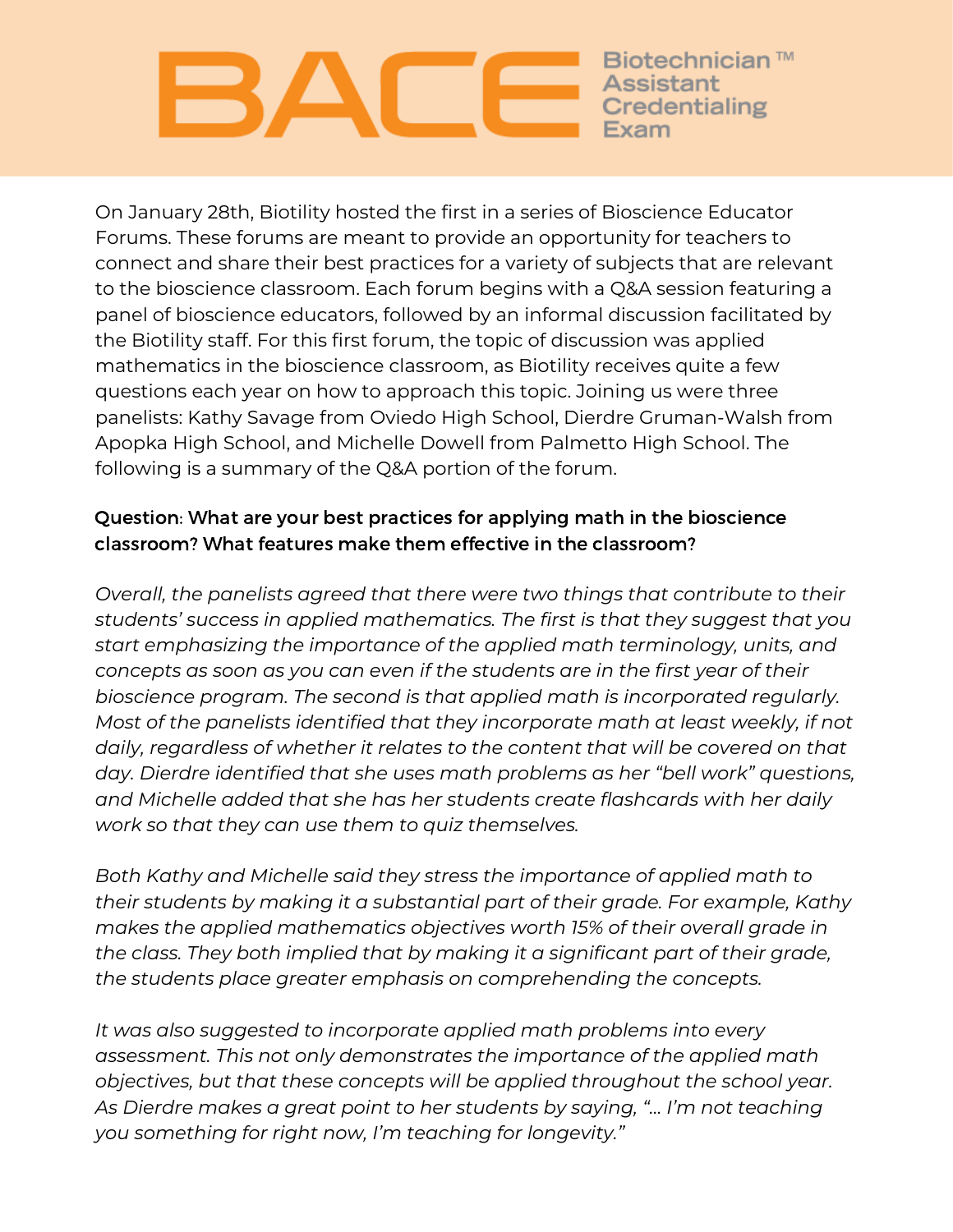### Question: What advice would you give to a brand-new teacher who needs to incorporate math into their curriculum and why?

*The panelists emphasized the importance of communication with your team members. They suggest that ask your team members for all curricular alignment documents or curriculum guides for your own courses and the prerequisite courses. You should familiarize yourself with your own content, but also the content in the pre-requisites so you can check on the student's prior knowledge and discover potential knowledge gaps. They also suggest that you communicate with your team members to discover any tips or tricks they may have learned over the years as well as the methodology used to teach various concepts.*

*Most importantly, they emphasize that you should not be fearful of teaching math in the bioscience classroom and to remember that most of the math is not considered high-level. They encourage you to never give up.*

## Question: Do you feel that your students enter your classroom with an aversion to applying math in the science classroom? If so, how do you assist them with overcoming this aversion?

*Overwhelmingly, they agreed that the students enter the classroom with this aversion, and they had several tips to combat this. First, they suggest that you emphasize the importance of math in the science classroom. Kathy explained that she tells her students that "...math is the tool that holds it all together and gives it meaning... ". Second, they suggested to remind your students that they are usually completing much higher-level math work in their regular math classes than in your bioscience classroom. Since they are in those higher-level math courses, then they can certainly complete the math needed for your classroom. Finally, the panelists agreed that the greatest suggestion they have is to earn the students' trust by showing them that you are there to help them achieve each milestone in applied mathematics, and you will celebrate each success with them. Kathy periodically gives her class a pop-quiz with questions she knows they have achieved just to show them how far they have come.*